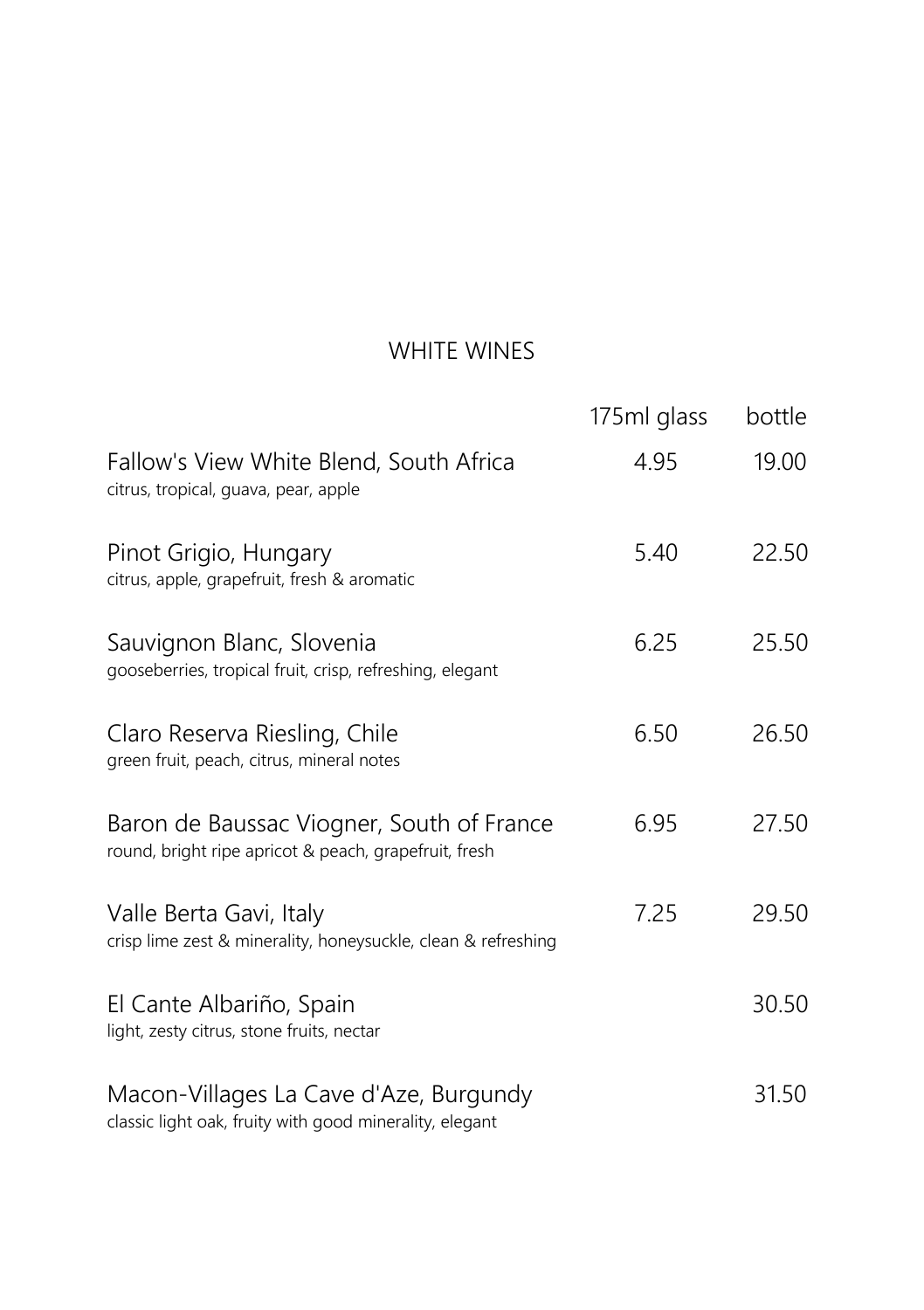### RED WINES

|                                                                                                   | 175ml glass | bottle |
|---------------------------------------------------------------------------------------------------|-------------|--------|
| Fallow's View Red Blend, South Africa<br>blackberry, pepper, spices, earthy                       | 4.95        | 19.00  |
| Vina Carrasco Merlot, Chile<br>plumb, black cherry, slight pepper, vanilla                        | 5.00        | 21.00  |
| Pinot Noir, Romania<br>soft tannins, cherry, violet, ripe                                         | 5.70        | 23.50  |
| Carignan, South of France<br>voluptuous black fruit, subtle vanilla, polished finish              | 6.25        | 25.50  |
| Apericena Appassimento, Italy<br>big, rich & velvety, cherries, redcurrant                        | 7.00        | 27.50  |
| Capilla de Barro Malbec, Argentina<br>expressive raspberry, cherry, blackberry, violet, spicy oak | 7.25        | 28.50  |
| Von der land Zweigelt, Austria<br>black mulberry, blackberries, pine needles                      |             | 30.50  |
| Conde De Castile Reserva, Rioja<br>red fruit, spices, mocha, silky                                |             | 31.50  |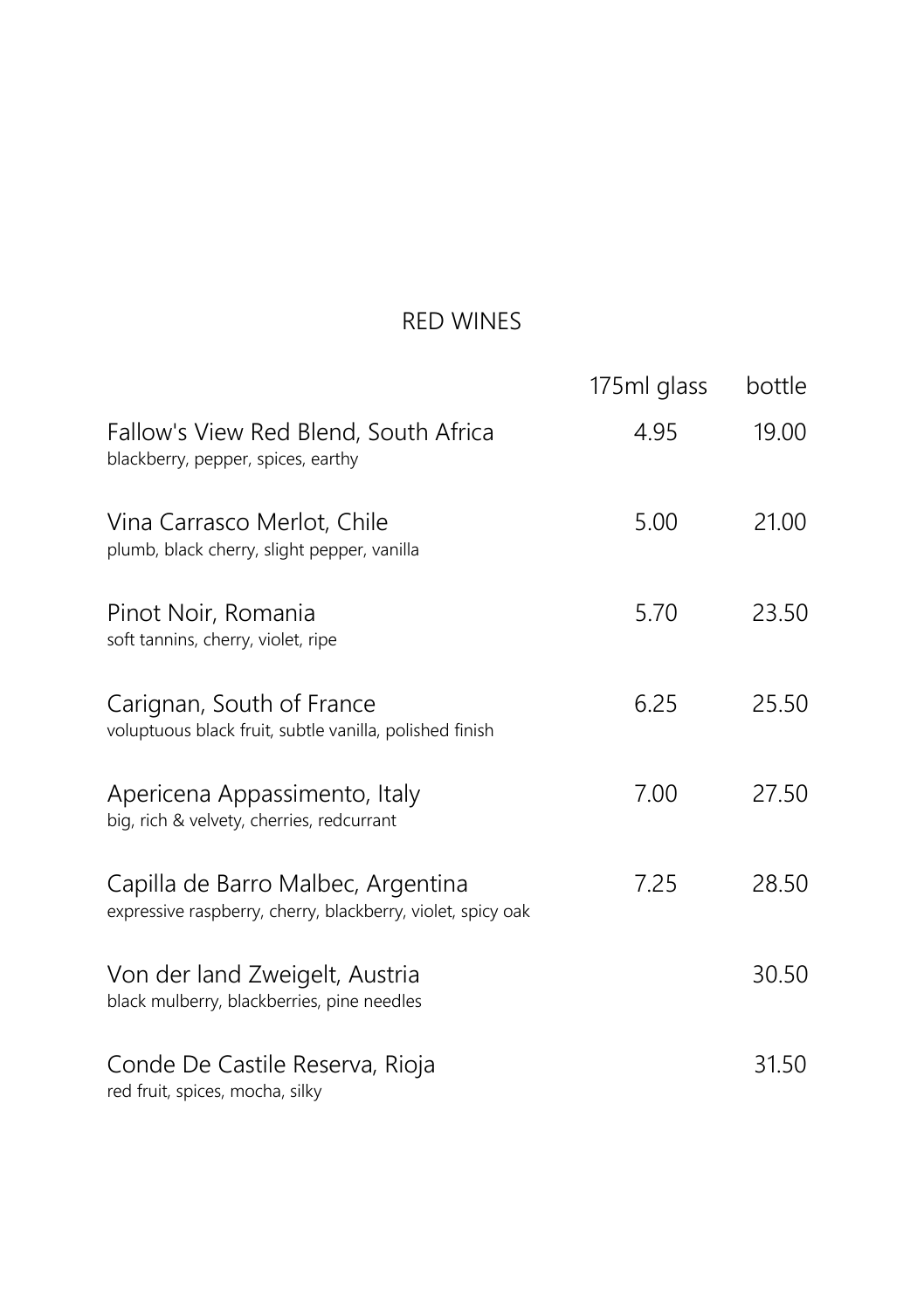#### ROSE WINE

|                                                                                                       | 175ml glass | bottle             |
|-------------------------------------------------------------------------------------------------------|-------------|--------------------|
| Balade Romantique Rose, South of France<br>lots of stone fruit, raspberry, strawberry & white flowers | 5.70        | 24.00              |
| <b>SPARKLING WINE</b>                                                                                 |             |                    |
|                                                                                                       | 125ml glass | bottle             |
| Prosecco (Bel Canto), Italy<br>aromatic apple & pear, crisp, bright finish                            | 5.00        | 27.50              |
| Kir Royale<br>Prosecco & Crème de cassis                                                              | 6.20        |                    |
| Paul Drouet Brut Champagne, France<br>crisp & fruity, baked bread and touches of brioche              |             | 53.00              |
| SHERRY & PORT                                                                                         |             |                    |
| San Emilio Pedro Ximenex, Spain (50ml)<br>Pedro's Almacenista Amontillado Sherry, Spain (50ml)        |             | 4.75<br>3.50       |
| Croft 10 Year Old Tawny Port, Portugal (50ml)                                                         |             | 4.75               |
| <b>SWEET WINE</b>                                                                                     |             |                    |
| Royal Tokaji Late Harvest, Hungary<br>ripe peach, exotic fruit, blossom - rose, honeysuckle lychee    |             | 75ml glass<br>6.50 |
| Luis Felipe Edwards Late Harvest, Chile<br>stone fruit, citrus, honey, oak                            |             | 4.50               |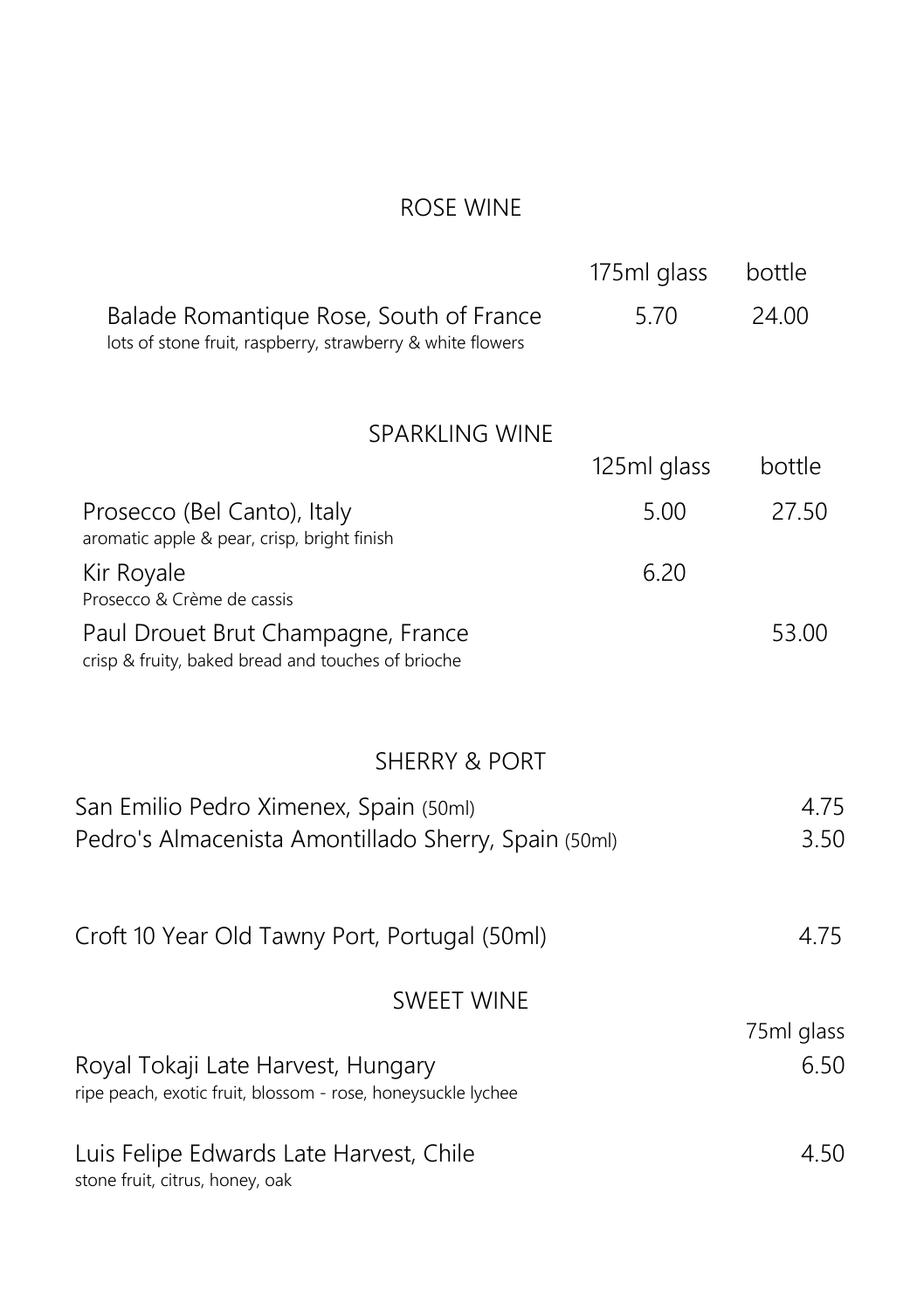## SPIRITS (35ml)

| Beefeater Gin (London)             | 2.95 |
|------------------------------------|------|
| Caorunn Gin (Speyside)             | 4.10 |
| Badachro Gin (Wester Ross)         | 4.95 |
| Achroous Gin (Edinburgh)           | 4.50 |
| Rock Rose Gin (Dunnet Bay)         | 4.95 |
| Porty Gin (Edinburgh)              | 5.50 |
| Smirnoff Vodka                     | 2.95 |
| Dancing Puffin Vodka (Wester Ross) | 4.00 |
| Bacardi White Rum                  | 3.50 |
| Captain Morgan Spiced Gold Rum     | 2.95 |
| Kraken Black Spiced Rum            | 3.95 |
| Wester Spiced Rum                  | 4.10 |
| Whyte and MacKay                   | 2.95 |
| Jack Daniels                       | 3.75 |
| Four Roses Bourbon                 | 3.95 |
| Southern Comfort                   | 3.50 |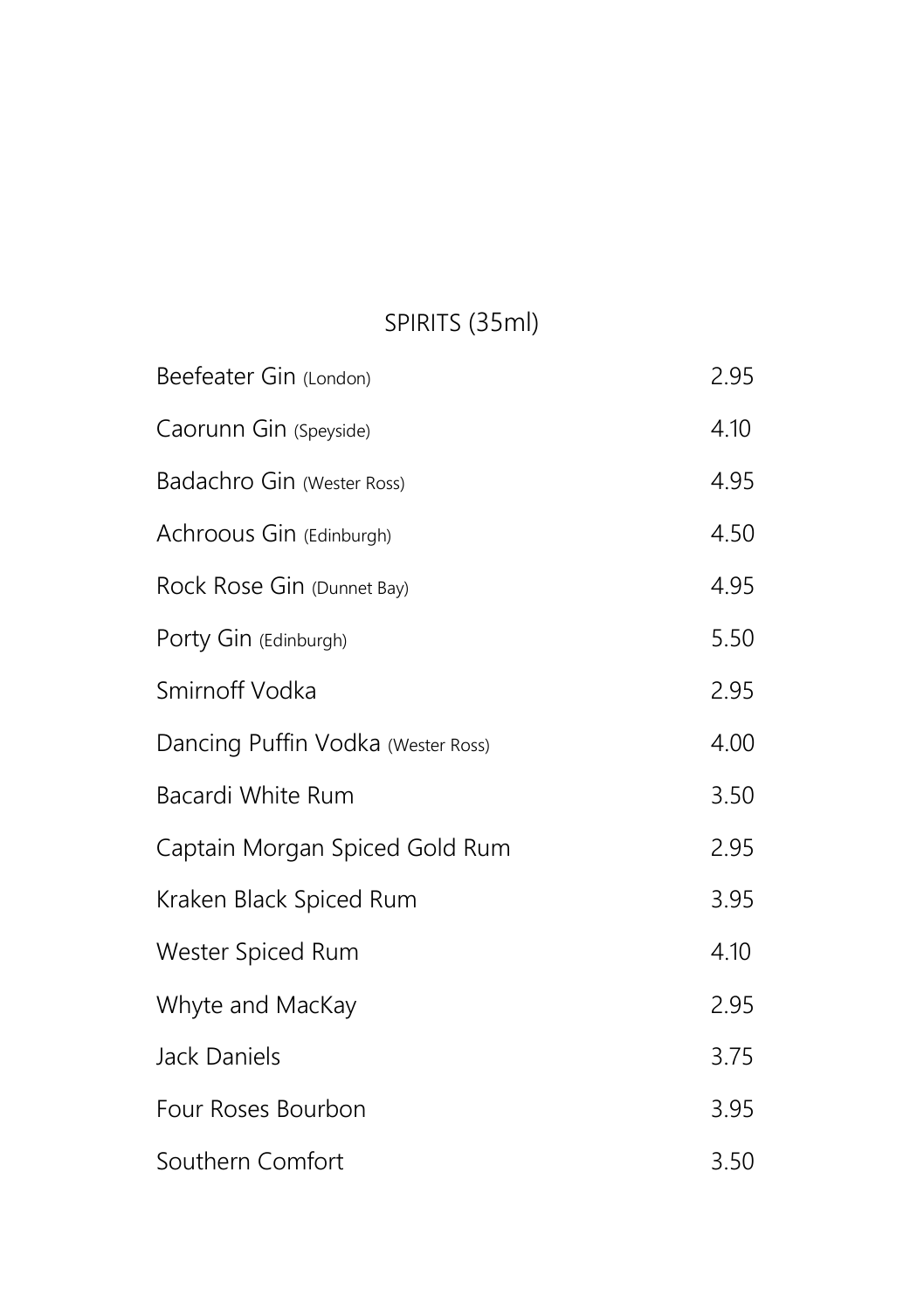## LIQUEURS (35ml)

| Tia Maria            | 3.25 |
|----------------------|------|
| <b>Grand Marnier</b> | 3.95 |
| Frangelico           | 3.25 |
| <b>Baileys</b>       | 3.50 |
| Drambuie             | 3.60 |
| Amaretto Disaronno   | 3.25 |
| Cointreau            | 3.25 |
| Campari              | 3.00 |
| Opal Bianca Sambuca  | 3.25 |
| Jose Cuervo Tequila  | 4.80 |
| Martell VS Cognac    | 3.85 |
| Calvados             | 4.20 |
| St Germain           | 4.80 |

#### BEERS & CIDERS

| Kirin Ichiban (Japan, 330ml)                   | 4.50 |
|------------------------------------------------|------|
| Cromarty Helles Lager (Scotland, 330ml)        | 4.10 |
| Drygate Bearface Lager (Scotland, 500ml)       | 4.95 |
| Birra Moretti (Italy, 375ml schooner)          | 4.95 |
| Williams Joker IPA (Scotland, 500ml)           | 5.00 |
| Erdinger Alcohol Free (Germany, 500ml)         | 4.50 |
| Thistly Cross Original Cider (Scotland, 330ml) | 4.50 |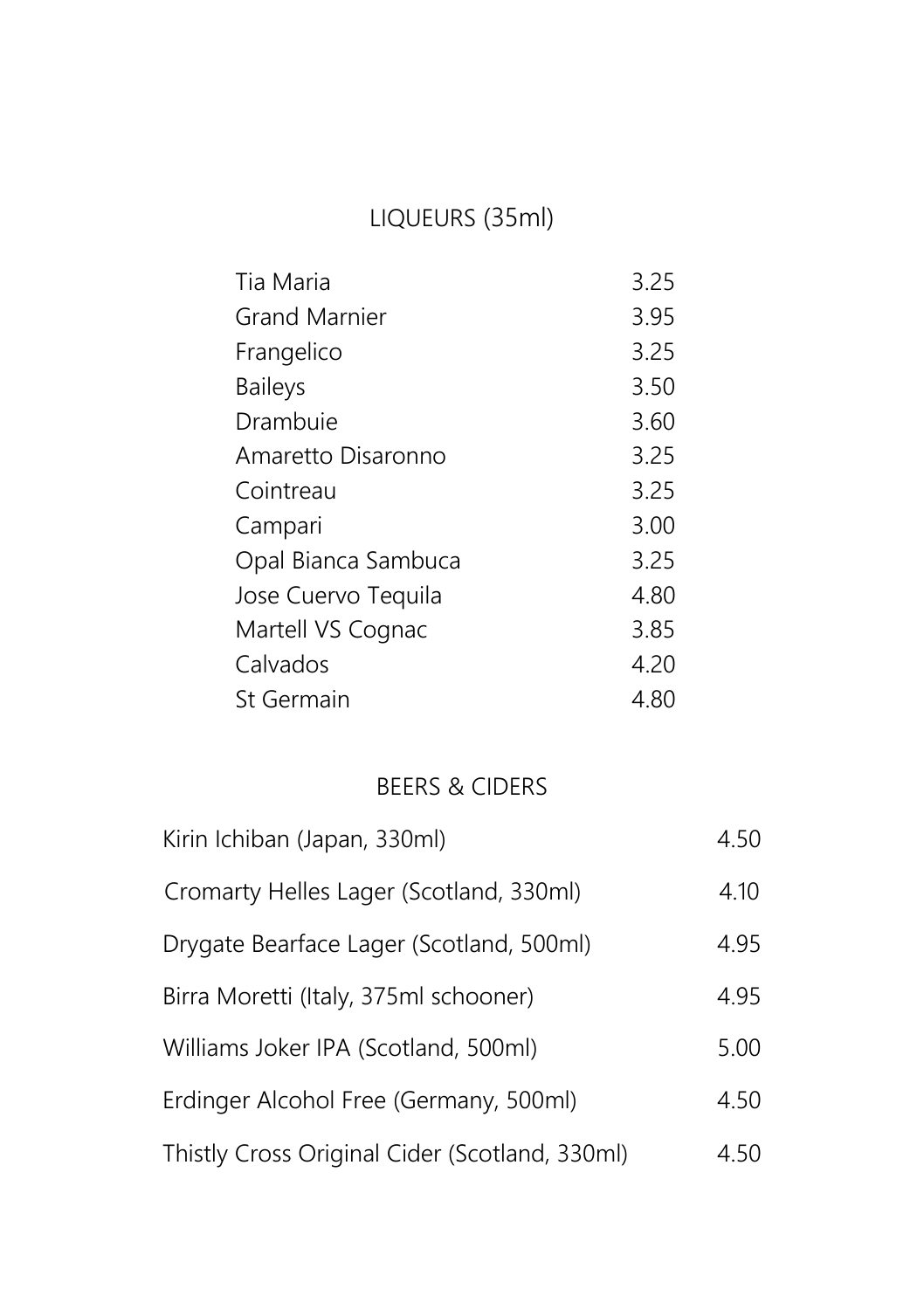# SINGLE MALT (35ml)

| Macallan 12 Double Cask (Speyside)<br>citrus, ginger, cinnamon, toasted apples                        | 7.00  |
|-------------------------------------------------------------------------------------------------------|-------|
| anCnoc 12 year (Speyside)<br>smooth, honey, vanilla, cinnamon                                         | 5.25  |
| Cask Speyside 10 year (Speyside)<br>silky smooth, lemon, vanilla fudge, hazelnut, cinnamon            | 6.75  |
| Bad na h-Achlaise (Highland)<br>Tuscan cask, smoke infused, lemongrass, red berries, warmed oats      | 5.95  |
| Bad na h-Achlaise Cask Strength (Highland)<br>Smoke infused, lemon-grass, red berries, warmed oats    | 10.00 |
| Ardmore Legacy (Highland)<br>heather, oak, pear drops, citrus, smoky                                  | 4.30  |
| Old Pulteney 12 year (Highland)<br>smooth & faintly salty, honey, cream, slight spicy                 | 5.00  |
| Oban 2005 Distillers Edition (Highland)<br>finished in Montilla Fino sherry casks, dried fruit, nutty | 8.70  |
| Highland Park 12 year (Islands)<br>heather, smoke, honey, full bodied                                 | 5.75  |
| Arran Sherry Cask (Islands)<br>Dark chocolate & ginger, hints of spice, ripe figs, sweet cherries     | 8.50  |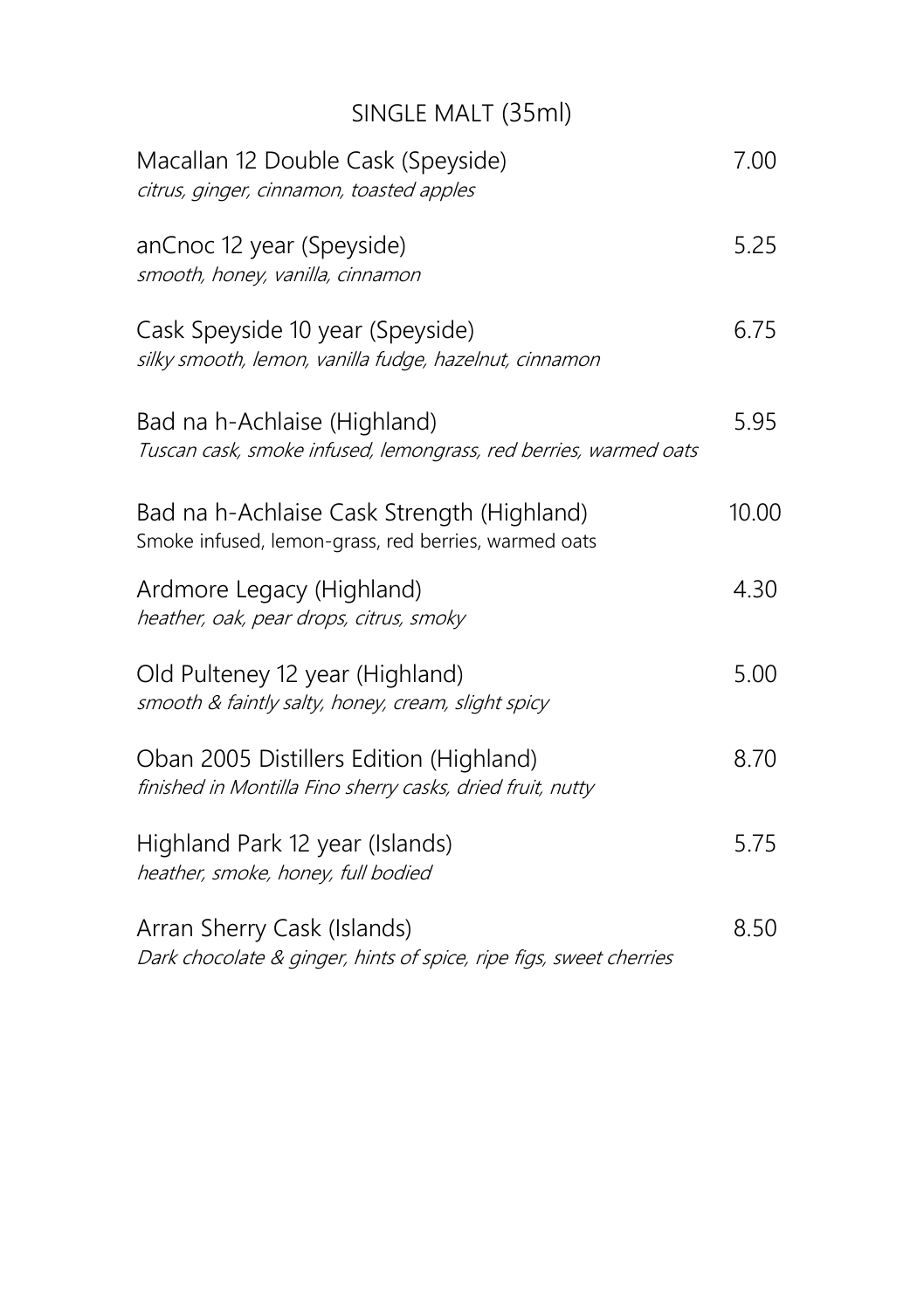| Talisker Skye (Islands)<br>smoky sweetness, spicy edge, black pepper, stone fruit      | 6.50  |
|----------------------------------------------------------------------------------------|-------|
| Talisker 18 year (Islands)<br>spicy, peppery oak, coffee beans, wood smoke             | 10.00 |
| Raasay (Islands)<br>lightly peated with rich dark fruits                               | 6.00  |
| Torabhaig 2017 Legacy (Skye)<br>sea salt, candied lemon, liquorice, grapefruit, toffee | 6.50  |
| Longrow 18 year (Campbeltown)<br>heavily peated, spicy, orange zest, pepper            | 11.50 |
| Laphroaig Select (Islay)<br>big oak, seaweed, cardamom, black pepper, chilli           | 5.40  |
| Yamazaki Distiller's Reserve (Japan)<br>Red fruit, white peach, hint of wood and spice | 9.00  |

## BLENDS (35ml)

| Mackinlay's Rare Old Highland Malt (Highland) | 11.50 |
|-----------------------------------------------|-------|
| fresh bread, biscuits, orange                 |       |